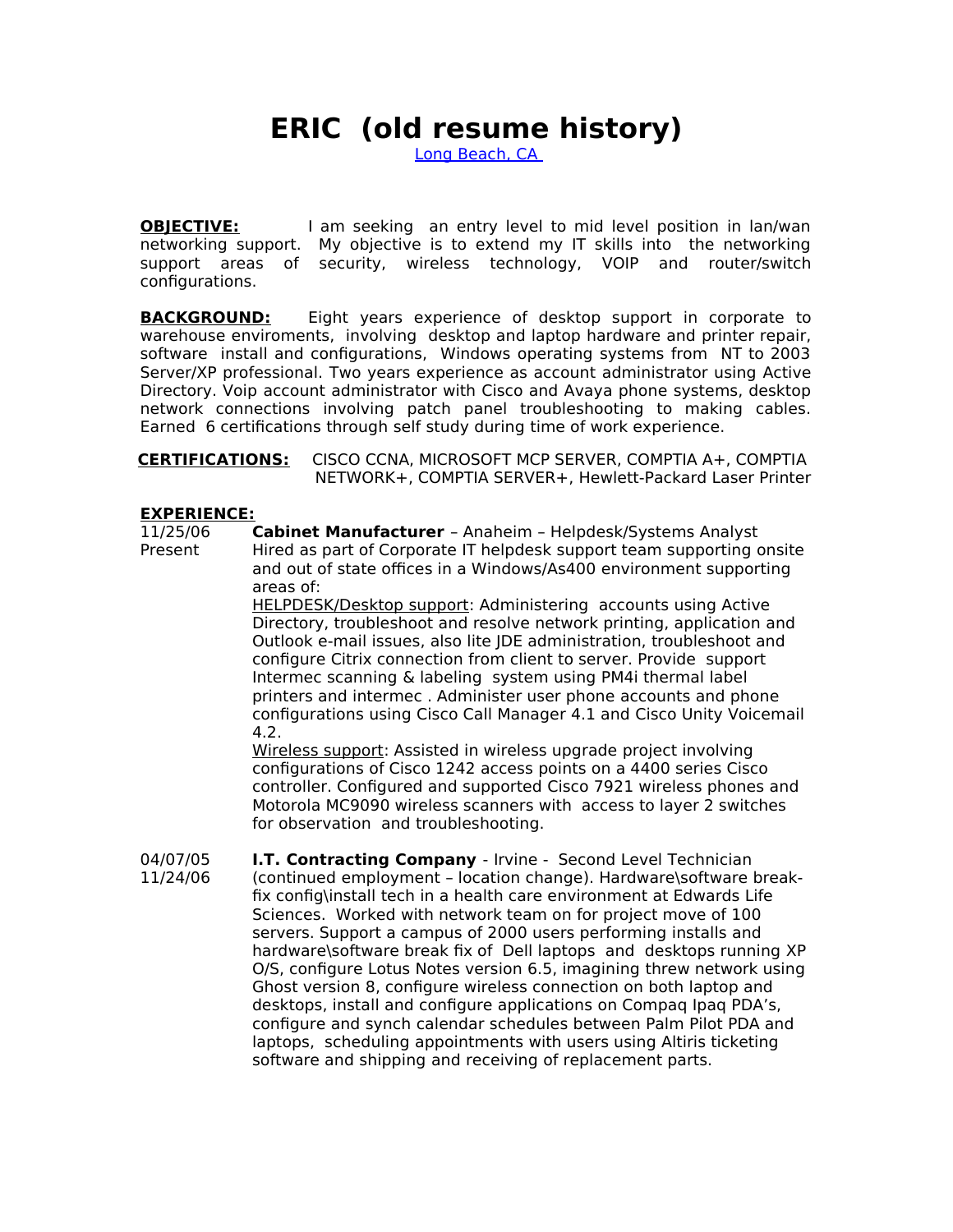- 11/15/04 **I.T. Contracting Company** Los Angeles Second Level Technician 04/06/05 **Accepted Background clearance** – Hardware Break fix technician, in a banking environment at Capital Group in downtown L.A. supporting a campus of 2000 users providing hardware support of various IBM laptops, desktops and HP laptops and printers, running on a Novel/Windows 2000 environment. Duties included determining hardware vs. software issues, troubleshooting, identifying and replacing of defective parts. Other duties included scheduling appointments with user, managing tickets using Remedy version 4, also shipping and receiving of parts.
- 12/07/03 **Private Gov. Defence Industry** El Segundo install and break fix 08/25/04 **Accepted Background clearance** - Configuration\installation\breakfix tech for secured government campus of 20,000 users on Novell based system using Windows Professional 2000/XP O/S and Lotus Notes email software. Duties included user data backup, imaging, Lotus note email configuration, network printing configuration, setting appointments with users, updating and closing service tickets using Eservices program
- 12/31/01 **Entertinment Company** Santa Monica Network Administrator (contract)
- 02/07/02 Administrator of small Nt Based network, with mix of 98 and XP environment, managed and configured DSL and T1 connection, configured Nt user and Outlook email accounts, configure network printing, IP addressing, as well as resolving various printing and software issues.
- 09/02/00 **Printing/Copy Company** El Segundo, California hardware field 12/19/01 **Accepted Background clearance -** Hardware repair, configuring, and upgrading for Dell, Compaq, and IBM laptops and desktops, also troubleshooting and repairing various models of Hewllet Packard printers. Duties also include ordering and Shipping of parts and managing and schedualing repair appointments

08/10/00 **Private Gov. Defence Industry –** El Segundo, California – Install Technician (contract)

09/01/00 **Accepted Background clearance -** Installation configuration tech. Rollout of about five to six workstations Per day, on a Novell server & NT client workstation. Duties involved back Ups of user data, TCP/IP, IPX/SPX Configurations, CPU, Bios & Palm Pilot configurations, installations of software such as Oracle and Sybase database programs using WinInstalll, Novell printer and network drive mapping, Creating & modifying user profiles, extensive troubleshooting of workstation network connections and software performance on Lotus notes. Duties also included schedualing oppointments with user updating and closing tickets with REMS Vantage program.

06/09/00 **Contracting Company** -North Long beach, California – PC Technician (contract)

06/20/00 Technician responsible for installing and configuring small Manpower office of five networked Win95/98 workstations and one HP printer on a Lan Lite network system. Duties included re-imaging, installing and configuring software such as Lotus Notes and Power Base, many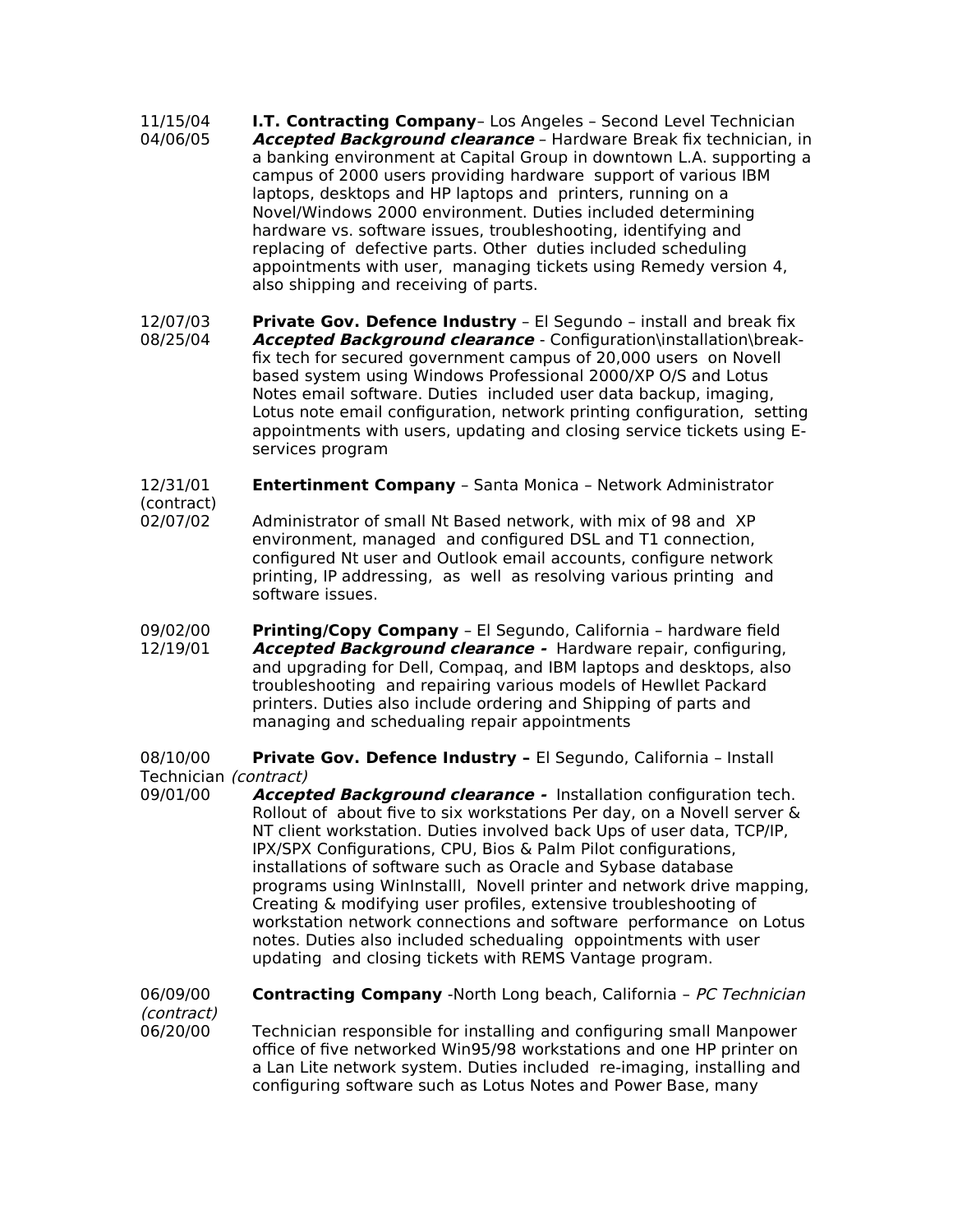various trouble shooting of network connectivity between hub and router ports

and testing T1 and dial backup connectivity.

- 11/22/99 **Car Company** Torrance, California Install Config. Engineer 05/18/00 Team member of installation and configuration engineers of Compucom. Performed configurations on Dell and Toshiba laptops and Compaq desktops involving ghost imaging, software and hardware installation on a WAN with approximately 5000 users, using WINDOWS 95/98 OS,OFFICE 95, LOTUS NOTES, BANYON VINES and NT networking. Configure workstations for access to UNIX database with TELNET and DB2. Performed workstation rollout involving network connectivity, trouble shooting, file backups, and configure workstations for local and network printing with on site and helpdesk Tech support for users.
- 2/10/99 **Phone Company** Southern California Network Support Tech 7/15/99 Team member of Southern California Pac Bell system upgrade rollout from Compaq 5133 Deskpro to Dell Pentium GX1 Optiplex with proprietary NT Workstation operating system, Performed upgrade rollout procedure in a WAN invironment of approximately 4000 users, involving uploading and downloading of files, configure TCP/IP for static or DHCP, protocol binding, ad groups to domains, set up local administrative accounts, configure network printers for workstations, add application builds to the workstations using Config Tool, performed network bounce procedures and troubleshooting. )
- 10/03/98 **IT Contracting Company** Irvine, California Support Technician 1/25/99 Team member of NOS migration project rolling out Compaq computers by migrating from Banyon Vines to Microsoft Windows NT on laptops and desktop workstations, Performed quality assurance processes for Y2K compliance. Assisted in technical support for users unfamiliar with Microsoft Windows NT, setting up local and network printers, applications training and level 1 support.

## MANPWOER **Southern California Edison,** California - Support Technician

Team member of Y2k roll out for data processing, data analyses using NetCenses program.

MANPOWER -**Unisys –** Whittier**,** California - Support Technician (contract)

Team member of nation-wide roll out of Microsoft Windows NT Workstations, utilizing software utilized for social security benefits, Installed pre-configured PCs with Microsoft Windows NT 4.0 Workstation, Microsoft Office 95 and proprietary software, Performed network testing expectation procedures to insure proper configuration of each NT Workstation.

Mar. 93 **Elie Business Services** - Westminster, California - Owner/Operator Present Negotiating and consulting, customer service, buying and selling refurbished computers, monitors, printers, terminals, phone systems, Software troubleshooting, configured systems for customers usage.

## **EDUCATION:**

- Software Education of America Brea, California Microsoft NT Network Training
- Cypress College Cypress, California General Studies, 1992 1993